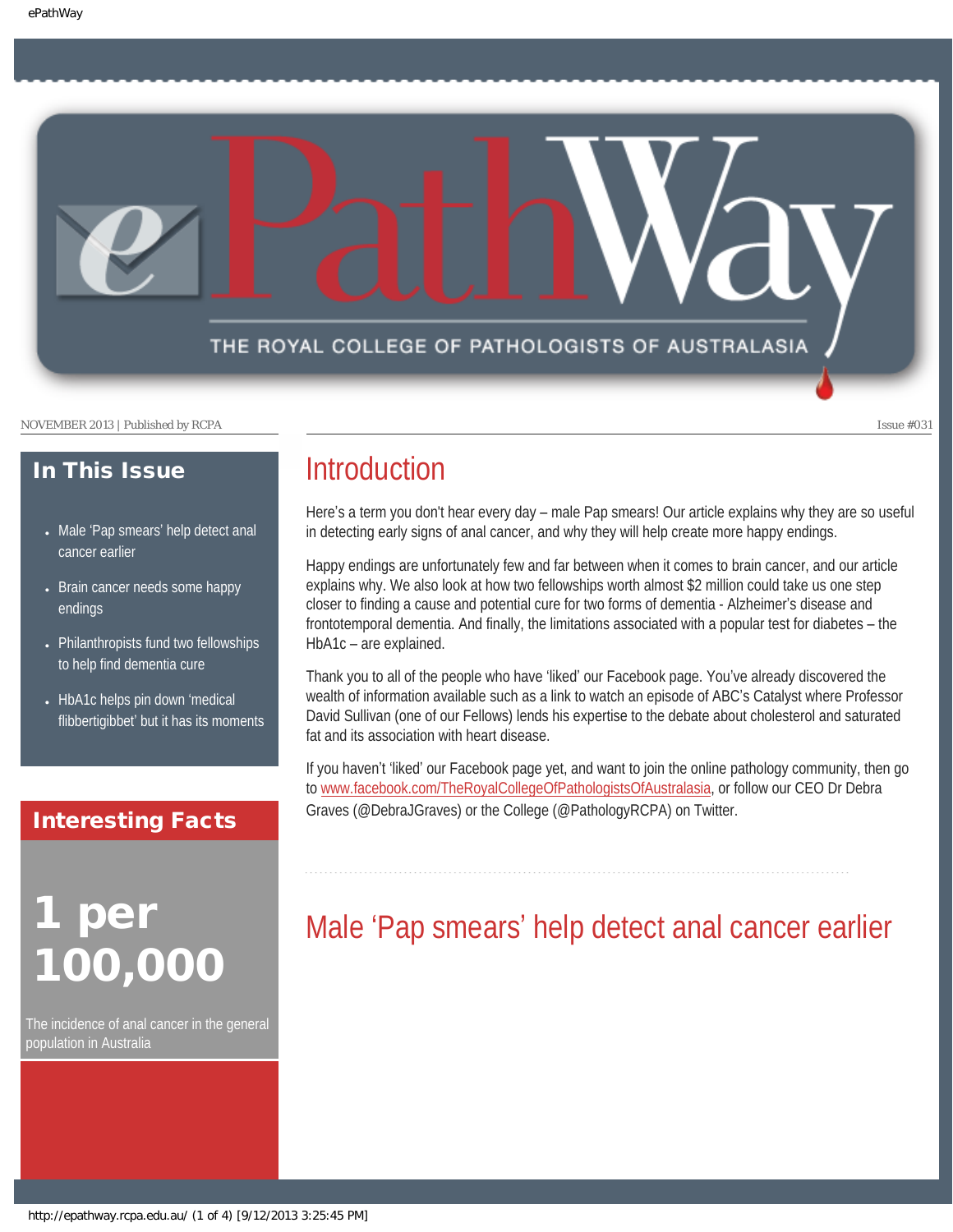# 35 per 100,000

The incidence of anal cancer in "never married" men (pre-HIV) in Australia

## 60 per 100,000

The incidence of anal cancer in HIVpositive men who have sex with men (MSM) in Australia

*Sexual Health*

### Important Message



### <span id="page-1-0"></span>Suggest to a friend

Know someone who might be interested in this website? Why not [suggest the website](mailto:?Subject=I%20think%20you%20should%20read%20this%20Newsletter=
http://epathway.rcpa.edu.au/index.html) to them.

### Previous Editions

Did you miss something from last month? You can view our [previous editions](#page-4-0) at any time.



This article has more then its fair share of uncomfortable words such as anal cancer, male 'Pap' smears, cervical cancer, human papilloma virus $^{11}$  (HPV), anoscopy and human immunodeficiency virus  $2$  (HIV). But if you join the dots between what these words represent, you'll find a picture of an uncommon form of cancer able to be detected early.

[read more »](#page-6-0)

### Brain cancer needs some happy endings

When it comes to brain cancer, there are few '… and they lived happily ever after' endings. Dr Janice Brewer, histopathologist at Royal North Shore Hospital, says there has been no significant improvement in patient survival statistics for the past 30 years, despite better diagnostic and treatment regimes, due to lack of funds for robust research into the causes and potential cures for brain cancer.

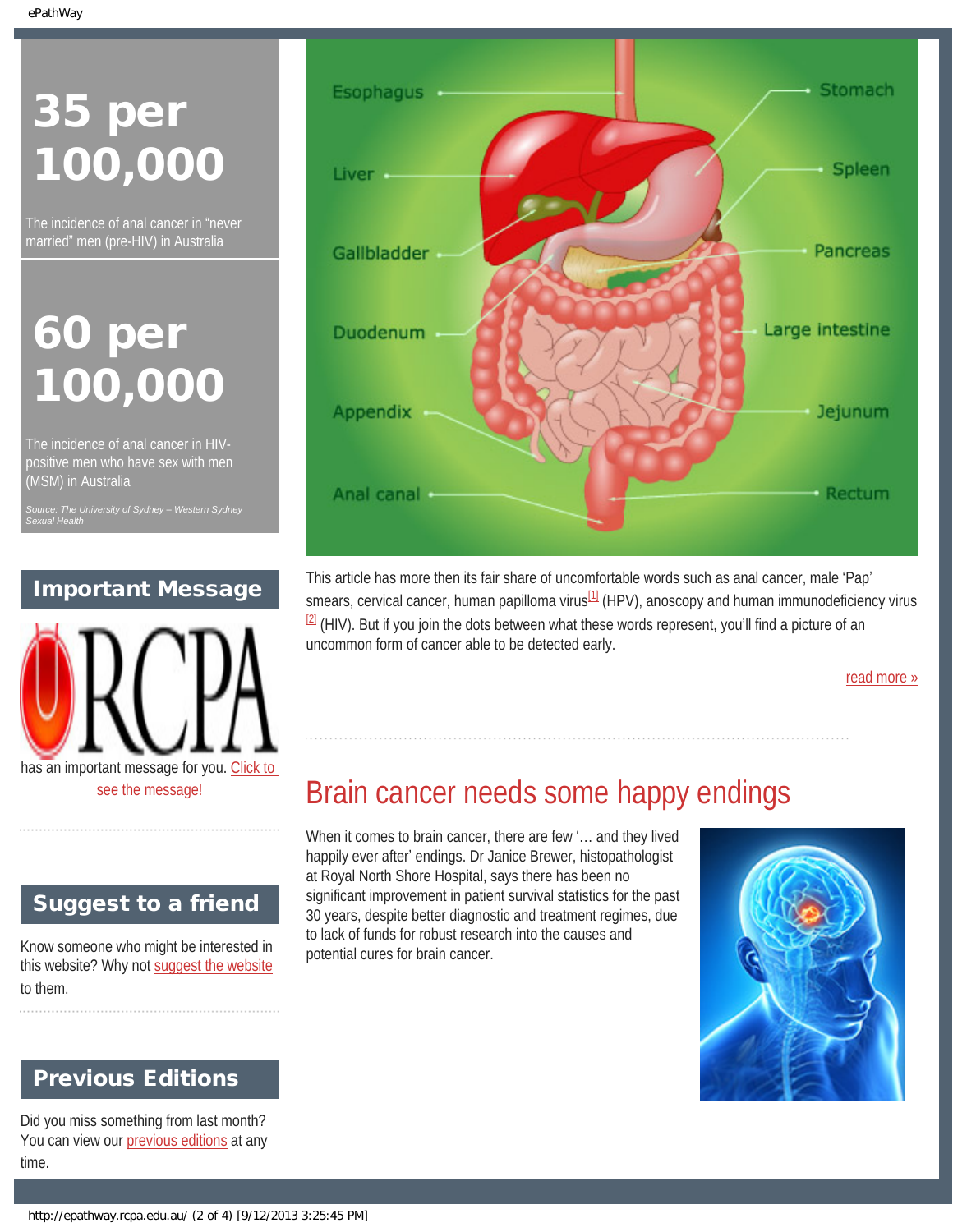#### Subscribe Now!

<span id="page-2-0"></span>Subscription is easy! Simply fill in our [subscription form.](http://epathway.rcpa.edu.au/subscription.html)

#### Links

[RCPA Manual](http://rcpamanual.edu.au/)

<span id="page-2-1"></span>[LabTest Online](http://www.labtestsonline.org.au/)

### Philanthropists fund two fellowships to help find dementia cure

Two new fellowships worth almost \$2 million have been donated to the Queensland Brain Institute (QBI) to fund research aimed at better understanding learning and memory. Professor Jürgen Götz, Director of the Clem Jones Centre for Ageing Dementia Research (CJCADR) within the QBI, says the fellowships will focus on two forms of dementia - Alzheimer's disease $\frac{1}{1}$  and frontotemporal dementia.



[read more »](#page-10-0)

### HbA1c helps pin down 'medical flibbertigibbet' but it has its moments

Our blood glucose levels fluctuate from minute-tominute, hour-to-hour and day-to-day, depending on factors such as diet and exercise, making it a medical flibbertigibbet. A pathology test called an  $HbA1c^{[1]}$  can pin them down, but it's not perfect. The skill is in knowing when to question the result.



[read more »](#page-12-0)

Copyright © 2013 The Royal College of Pathologists of Australasia

RCPA - Durham Hall - 207 Albion St Surry Hills NSW 2010 AUSTRALIA | (+61) 2 8356 5858 | [www.rcpa.edu.au](http://www.rcpa.edu.au/)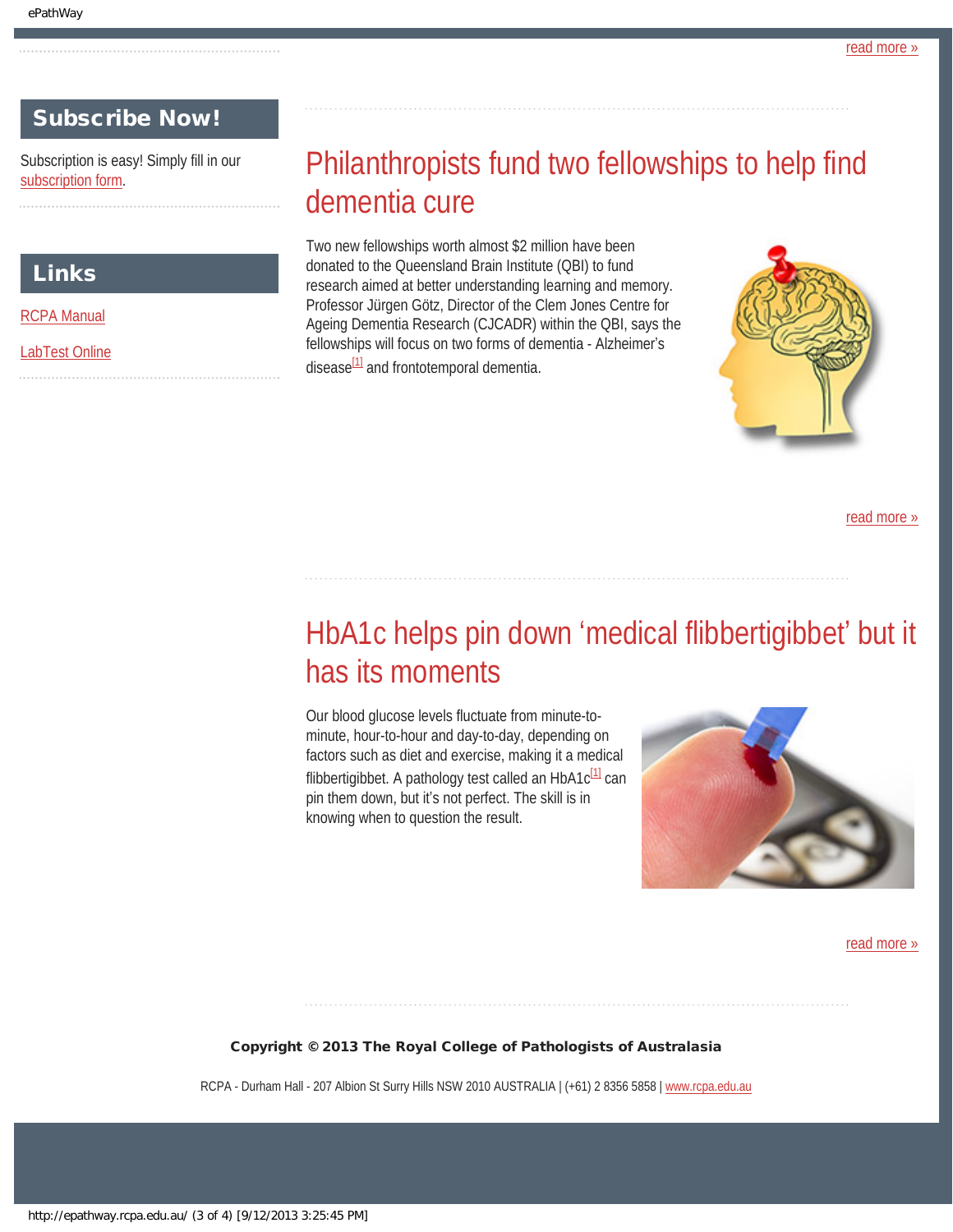[Privacy Policy](http://www.rcpa.edu.au/Privacy.htm) | [Legal](http://www.rcpa.edu.au/Legal.htm) | Disclaimer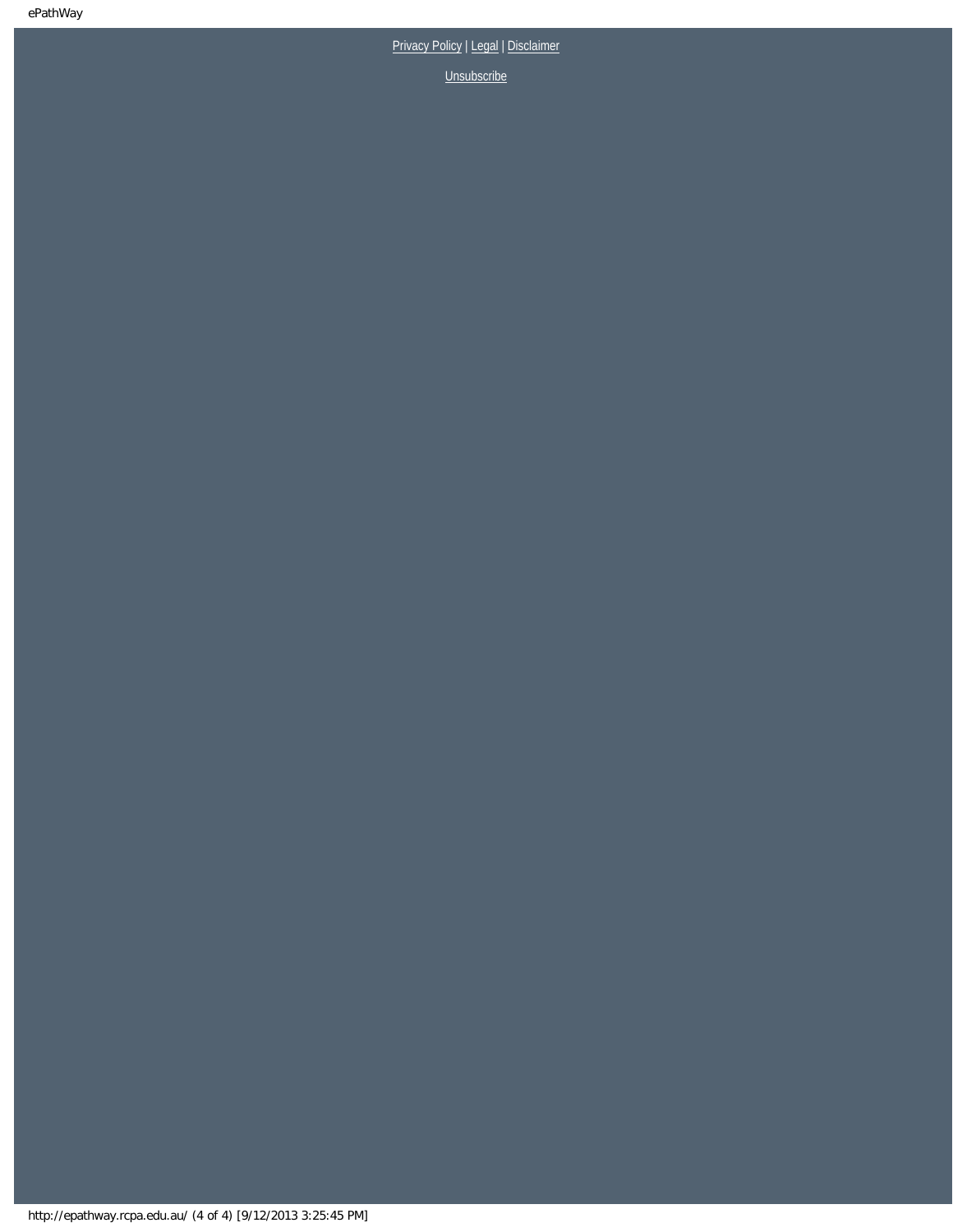<span id="page-4-0"></span>

Published by RCPA

### Previous Editions



We have also noted two important events - Haemophilia Awareness Week (13-19 October) and Be Medicinewise Week (14-20 October) - with articles on haemophilia and the importance of monitoring digoxin medicine levels.

Our final article gives a round up of botulism in the wake of the botulism scare that happened in New Zealand earlier this year (and we haven't left

· Being medicine wise is important when you are<br>dealing with Deadmen's

bells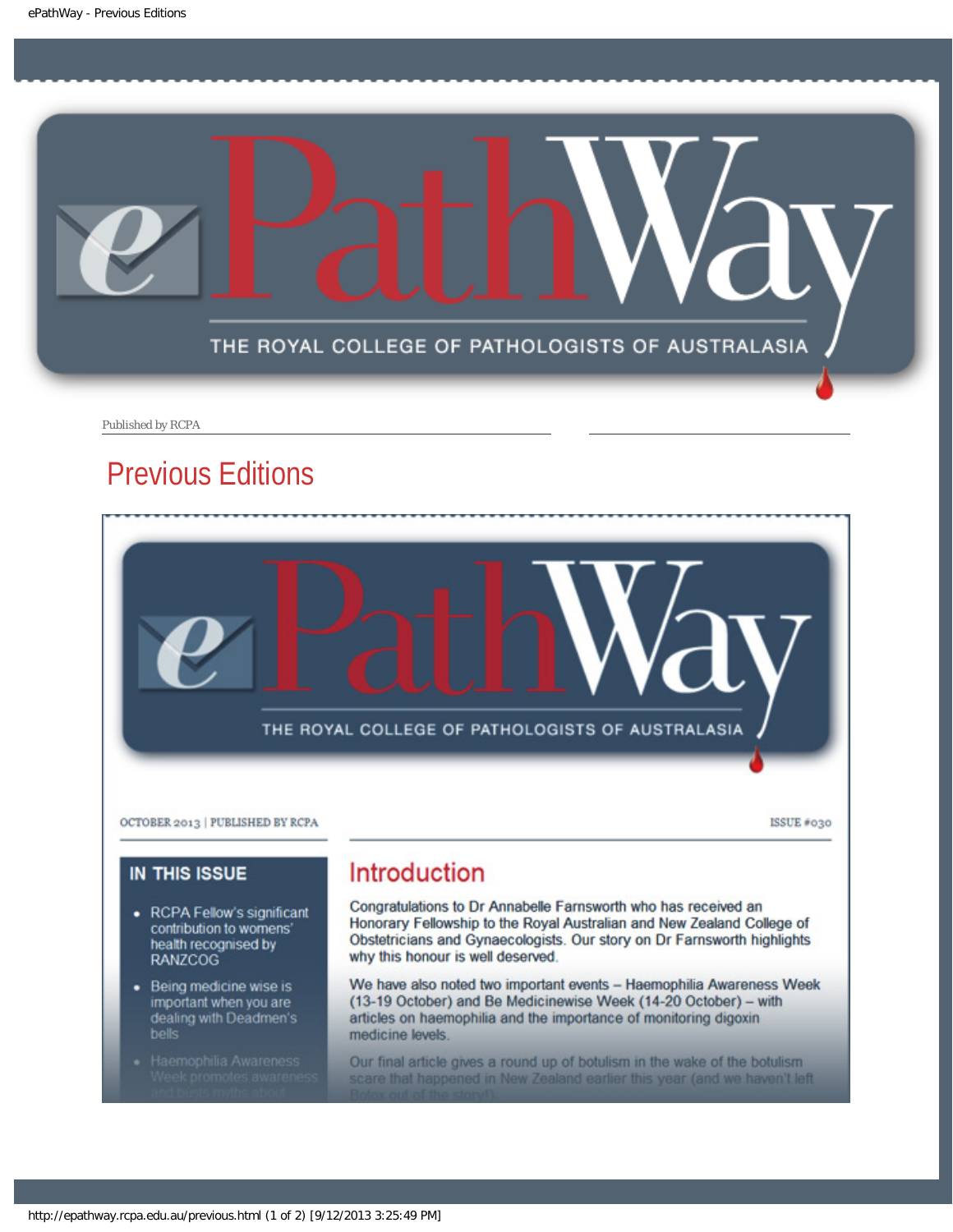| 2013                 | 2012                             | 2011                 |
|----------------------|----------------------------------|----------------------|
| 030 - October 2013   | 021 - December 2012              | 009 - November 2011  |
| 029 - September 2013 | 020 - November 2012              | 008 - October 2011   |
| 028 - August 2013    | 019 - October 2012               | 007 - September 2011 |
| 027 - July 2013      | 018 - September 2012             | 006 - August 2011    |
| 026 - June 2013      | 017 - August 2012                | 005 - July 2011      |
| 025 - May 2013       | 016 - July 2012                  | 004 - June 2011      |
| 024 - April 2013     | 015 - June 2012                  | 003 - May 2011       |
| 023 - March 2013     | 014 - May 2012                   | 002 - April 2011     |
| 022 - February 2013  | 013 - April 2012                 | 001 - March 2011     |
|                      | 012 - March 2012                 |                      |
|                      | 011 - February 2012              |                      |
|                      | 010 - December 2011/January 2012 |                      |

[« Back to Home Page](http://epathway.rcpa.edu.au/index.html)

#### Copyright © 2013 The Royal College of Pathologists of Australasia

RCPA - Durham Hall - 207 Albion St Surry Hills NSW 2010 AUSTRALIA | (+61) 2 8356 5858 | [www.rcpa.edu.au](http://www.rcpa.edu.au/)

[Privacy Policy](http://www.rcpa.edu.au/Privacy.htm) | [Legal](http://www.rcpa.edu.au/Legal.htm) | Disclaimer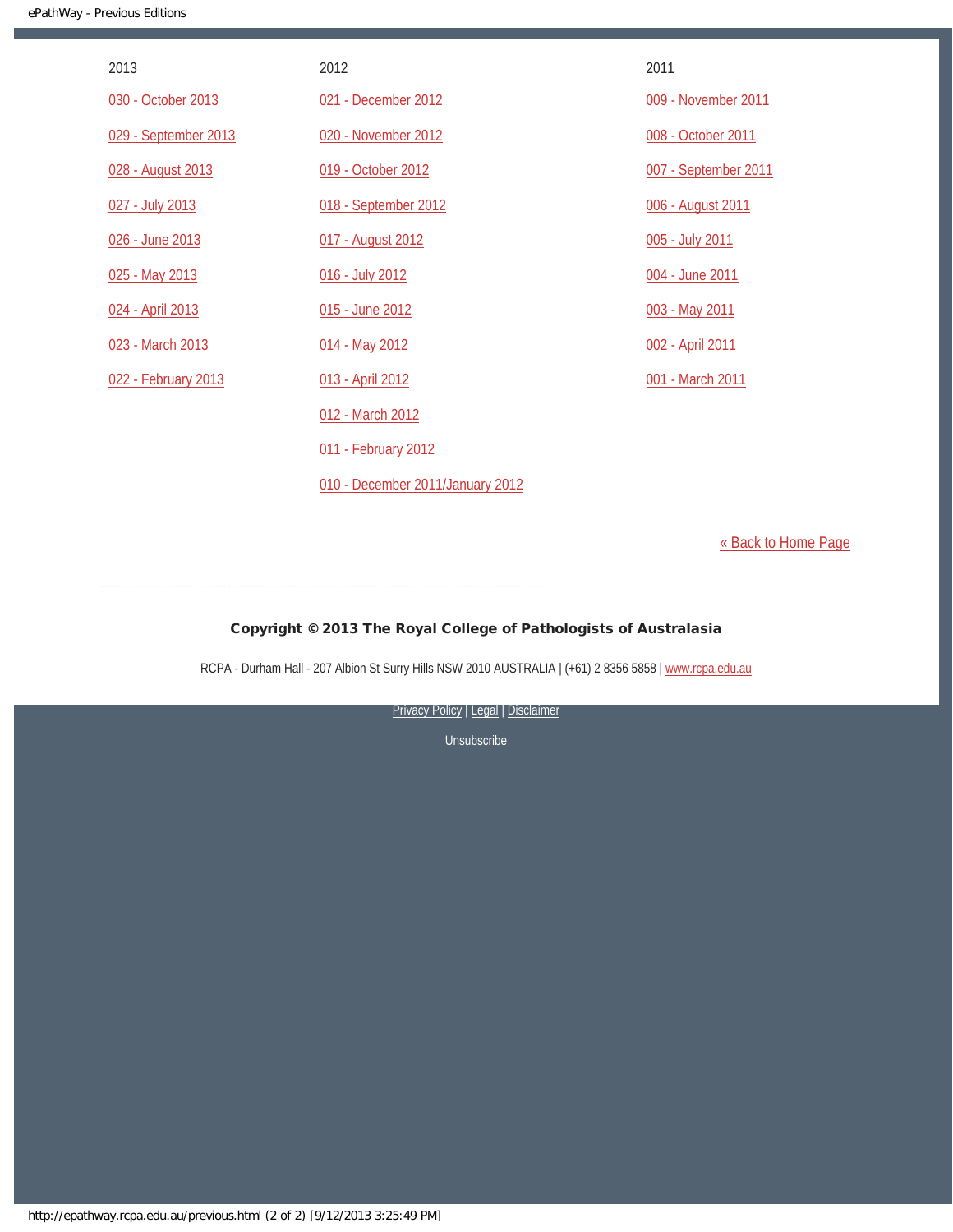<span id="page-6-0"></span>

### Male 'Pap smears' help detect anal cancer earlier



<span id="page-6-1"></span>This article has more then its fair share of uncomfortable words such as anal cancer, male 'Pap' smears, cervical cancer, human papilloma virus<sup>[\[1\]](#page-7-0)</sup> (HPV), anoscopy and human immunodeficiency virus<sup>[2]</sup> (HIV). But if you join the dots between what these words represent, you'll find a picture of an uncommon form of cancer able to be detected early.

<span id="page-6-2"></span>Anal cancer develops in the last 5cm of the bowel. Risk factors include certain types of anal wart virus infections, anal intercourse, smoking cigarettes, a history of an abnormal Pap smear $3$ , increasing age (unless you are HIV positive) and HIV infection.

While both men and women can develop anal cancer, Dr Jeanine Bygott, clinical microbiologist at Sullivan Nicolaides Pathology in Brisbane, says the group most at risk is men who have sex with men (MSM) who are also HIV positive.

"Anal cancer incidence rates in this group vary up to 100 times that of low-risk heterosexuals," explains Dr Bygott. "There is a 74% prevalence rate of cancer causing or oncogenic-type HPV infection among HIV-positive MSM, and a rate of 37% among MSM who are not HIV positive. Persistent HPV infection can cause high-grade abnormalities in the anal epithelial cells which are believed to be the precursors of anal cancer."

Dr Bygott says anal cancer is analogous with cervical cancer in that 100% of cervical cancer and about 90% of anal cancer is caused by HPV infection.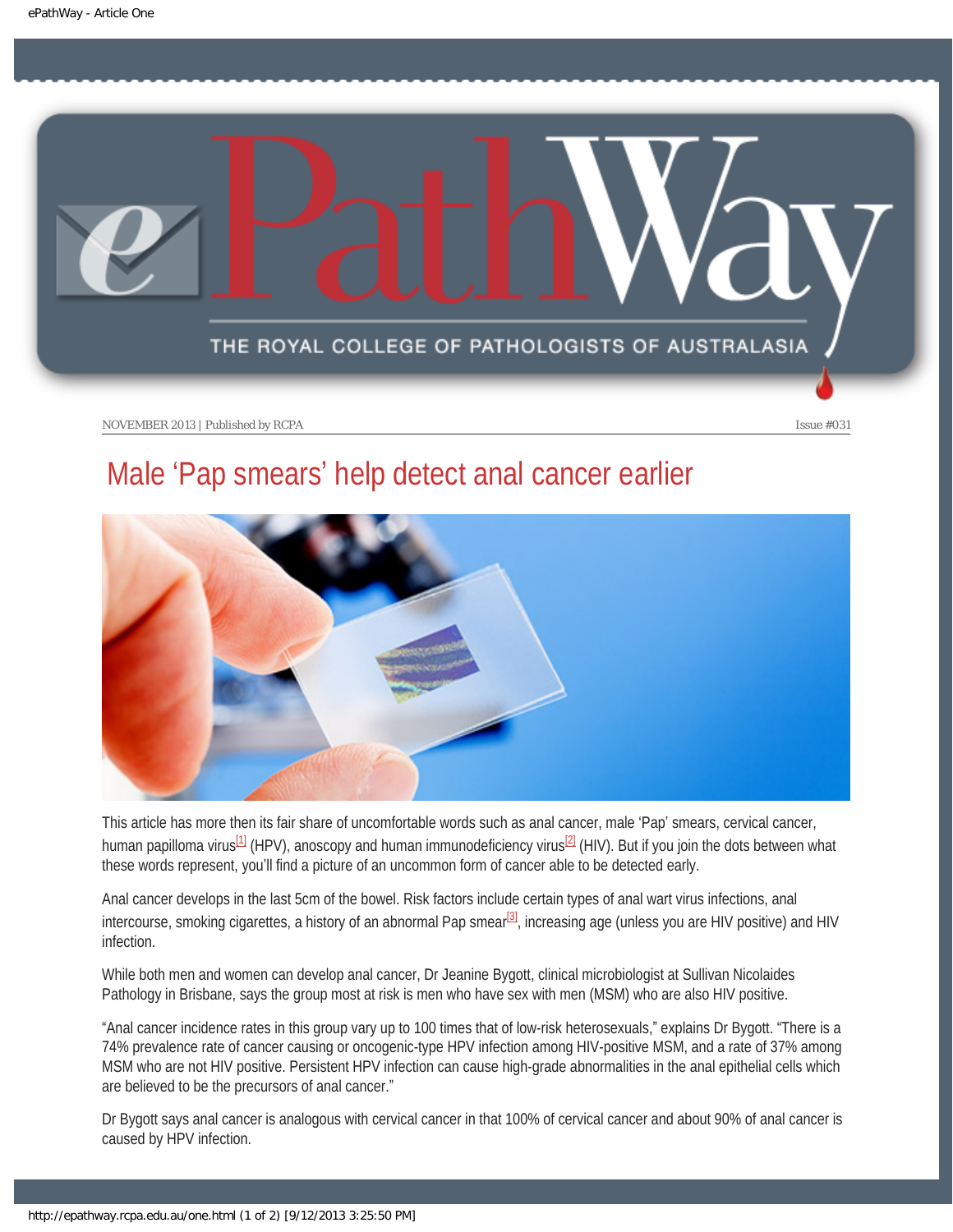"There are a number of different oncogenic types of HPV, but the two main causes of both cervical and anal cancers are HPV types 16 and 18. Both of these strains, as well as HPV types 6 and 11 which cause genital warts, are represented in the HPV vaccine."

Dr Bygott says vaccination given prior to a person's sexual debut is an important primary preventative measure for anal cancer. Secondary prevention involves detecting abnormal cells in a process best described as a 'male Pap smear'.

"Doctors take a swab of the anus and this swab is sent to a pathology laboratory for analysis," she says. "It's the same process as a Pap smear for women in that pathologists are looking for abnormal cells and pre-cancerous changes in the anal smear on a slide."

Dr Bygott says about 30% of MSM who are HIV-positive return high-grade pre-cancerous abnormalities due to HPV infection, but this doesn't mean they will progress to anal cancer.

"Abnormal changes can regress over time. About 40 to 50% of women who have moderate abnormalities on their Pap smear regress and go on to have normal smears without any treatment. The problem is that we don't know how many of the abnormal changes detected with anal smears will similarly regress over time because we don't know enough about the natural history of anal HPV infection."

Dr Bygott says if an abnormality is found in an anal smear, the person is usually referred for a high-resolution anoscopy (HRA) where a specialist doctor looks inside the anus with a high-powered microscope. The female equivalent is a colposcopy which looks at the cervix in the same way.

If high-grade abnormalities are found in women then extensive areas of the cervix are normally removed and the cervix rapidly regenerates. If anal cancer is found then you can't remove the anus, and this presents a conundrum of what happens next. Treatment can be toxic causing pain and narrowing of the anus (anal stenosis), and the lesions often recur.

"There is also the issue that only about one to two percent of women with abnormal Pap smear changes go on to have a colposcopy. In contrast, about 30% of high-risk men would progress to a HRA. This strategy would potentially lead to overtreatment of very large numbers of MSM because only a small proportion will actually develop anal cancer. Trials are currently underway looking at the validity of screening for anal cancer," explains Dr Bygott.

While the benefits and risks of screening are investigated, primary and secondary preventative measures remain available for anal cancer. And even though it is an uncomfortable topic, when you join all the relevant words and their meanings together, the overall picture is brighter than it seems for early detection of anal cancer.

<span id="page-7-0"></span>[\[1\]](#page-6-1) HPV and cervical cancer is covered in [ePathWay Issue 002](http://epathway.rcpa.edu.au/previous/002_0411.pdf) and [ePathWay Issue 027](http://epathway.rcpa.edu.au/previous/027_0713.pdf)

<span id="page-7-1"></span>[\[2\]](#page-6-1) HIV is covered in [ePathWay Issue 005](http://epathway.rcpa.edu.au/previous/005_0711.pdf)

<span id="page-7-2"></span>[\[3\]](#page-6-2) Pap smears is covered in [ePathWay Issue 008](http://epathway.rcpa.edu.au/previous/008_1011.pdf)

#### [« Back to Home Page](http://epathway.rcpa.edu.au/index.html)

#### Copyright © 2013 The Royal College of Pathologists of Australasia

RCPA - Durham Hall - 207 Albion St Surry Hills NSW 2010 AUSTRALIA | (+61) 2 8356 5858 | [www.rcpa.edu.au](http://www.rcpa.edu.au/)

[Privacy Policy](http://www.rcpa.edu.au/Privacy.htm) | [Legal](http://www.rcpa.edu.au/Legal.htm) | [Disclaimer](http://www.rcpa.edu.au/Disclaimer.htm)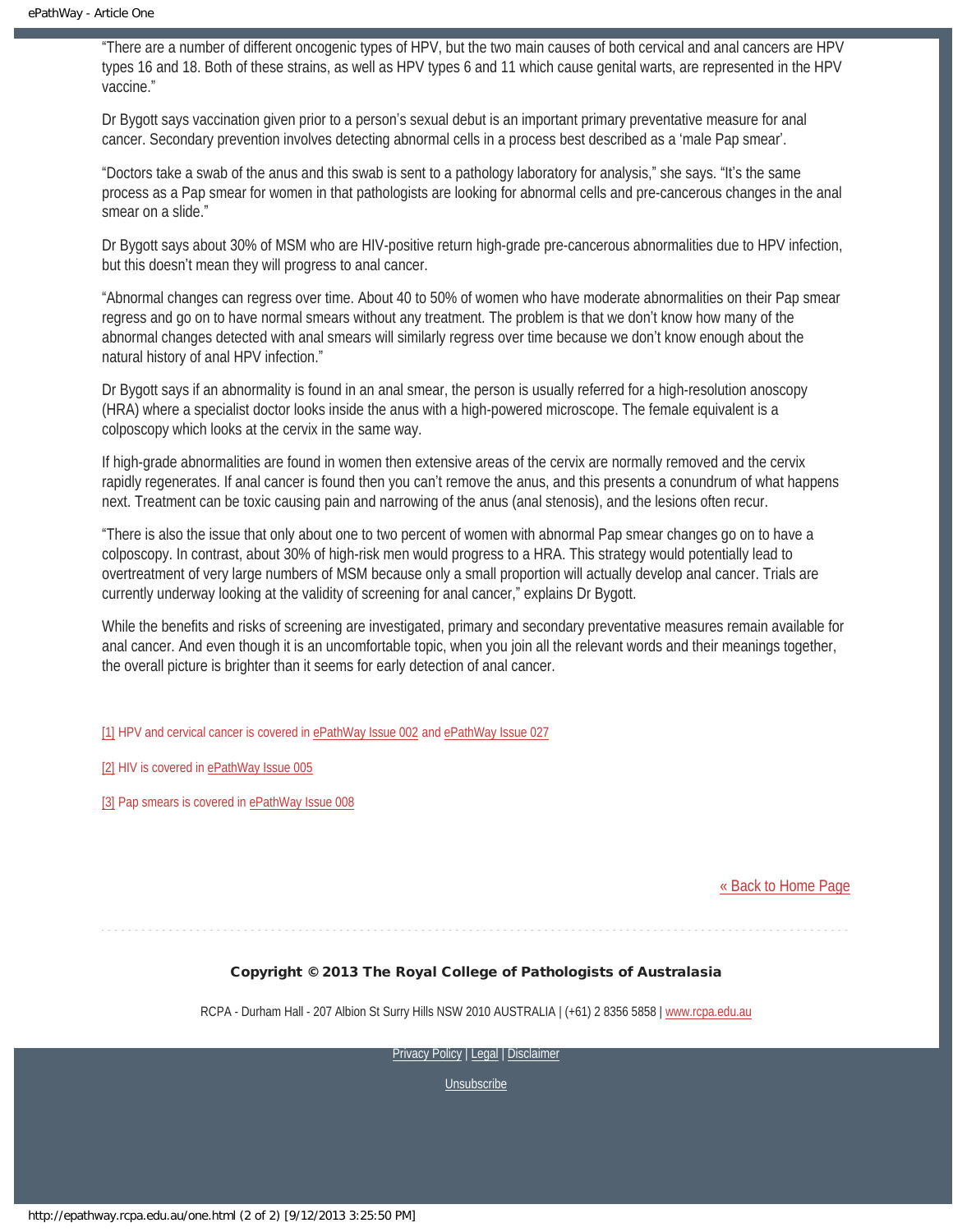<span id="page-8-0"></span>

### Brain cancer needs some happy endings



When it comes to brain cancer, there are few '… and they lived happily ever after' endings. Dr Janice Brewer, histopathologist at Royal North Shore Hospital, says there has been no significant improvement in patient survival statistics for the past 30 years, despite better diagnostic and treatment regimes, due to lack of funds for robust research into the causes and potential cures for brain cancer.

"Most brain cancers are very aggressive in nature and there is no known cause or cure," she says. "Many people think that using mobile phones is linked to brain cancer, but this link has not been proven. Some cases are related to radiation from treatment for other brain cancers, but there are no identifiable risk factors and no absolute causes known for the vast majority of cases."

Dr Brewer says brain cancer survival is measured in months, or a few years at the most. This situation may not change anytime soon, because brain cancer doesn't have the same 'community' profile as many other cancers making lobbying for research funds difficult. Research is needed because:

• Brain cancer is the leading cause of cancer death in children.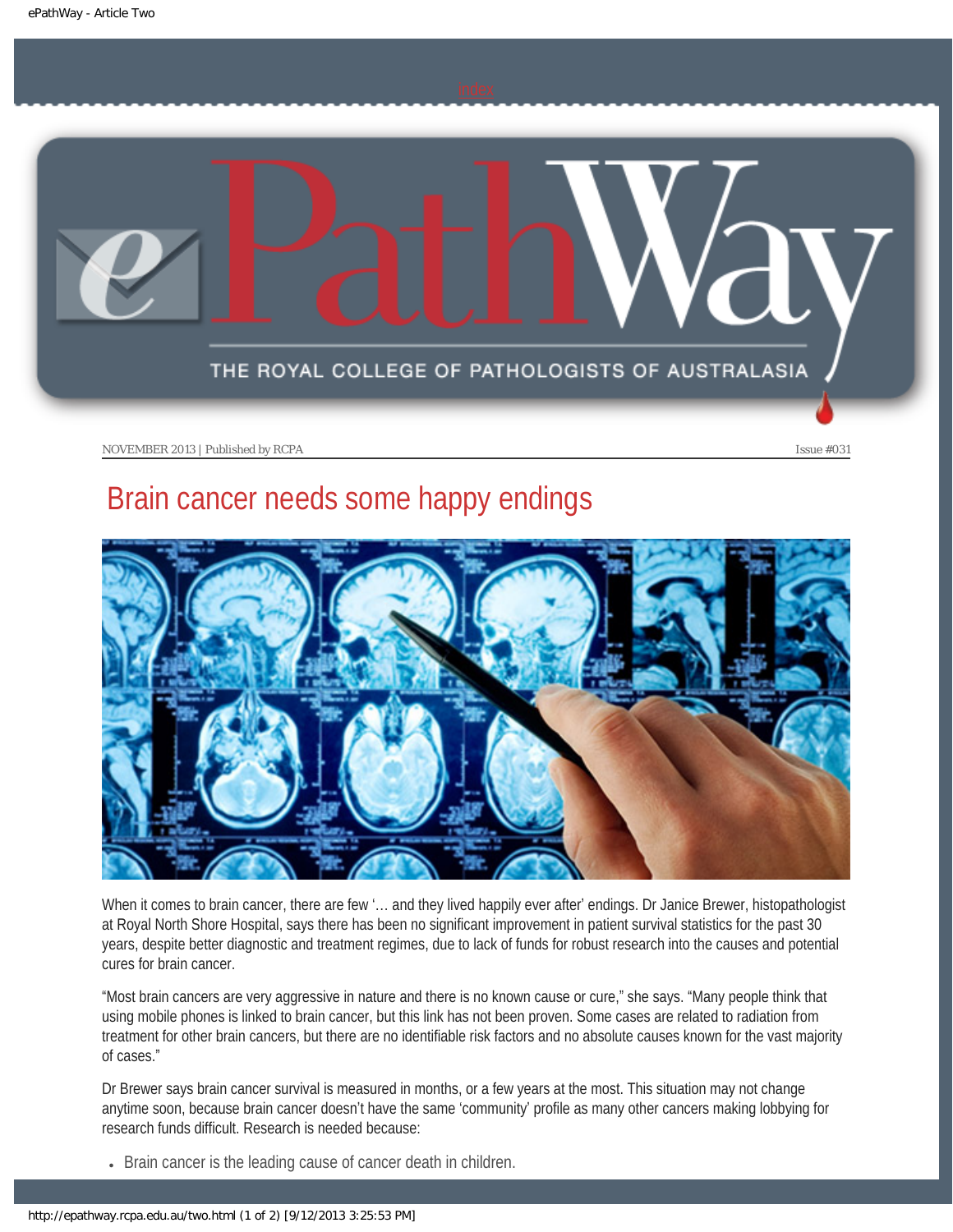- It strikes adults and children alike, with the incidence highest in adults in the prime of their life.
- It has no clearly identified risk factors and no screening procedures are in place.
- It includes high-grade glioma which is the most common and most aggressive brain cancer.
- One person is diagnosed with brain cancer every six hours and one person dies from brain cancer every eight hours in Australia<sup>[\[1\]](#page-9-0)</sup>.

<span id="page-9-1"></span>Brain cancer usually goes undetected until symptoms occur when the cancer may be quite advanced. Dr Brewer says symptoms might include an epileptic fit in someone who does not usually have them, or a stroke in an elderly person due to a bleed into the brain from the cancer. There might also be localised signs such as numbness in an arm or changes in vision.

"Once the presence of a brain lesion is confirmed, the surgeon may take a biopsy or try and remove it completely, and send the brain tissue to a pathologist," says Dr Brewer. "Pathologists advise the surgeon and treating physician if it is cancer or something that mimics cancer, such as an abscess. If it is cancer then we inform them of the type and grade, and if it is a primary or secondary cancer."

Dr Brewer says pathologists can tell the difference between a primary cancer (one arising from brain cells) and a secondary cancer (one which has spread, or metastasised, from somewhere else) based on its appearance.

"Cancers mimic the tissue from which they originated. So, if it is a cancer that originated in the bowel that has metastasised to the brain, then the cancer tissue will look like bowel tissue that is located in the brain. But the cells look more bizarre and disorganised compared to normal bowel tissue."

Dr Brewer says pathologists also run a panel of genetic and molecular tests to check for genetic alterations. All of this information informs the patient's medical team about the best treatment options, including their predicted response.

Treatment is available in the form of surgery, chemotherapy and radiotherapy in varying combinations, although Dr Brewer says brain cancers have a terrible toll because testing and treatment is very expensive. This places an enormous financial burden on families, especially if the person who has the cancer is unable to continue working due to side effects such as altered mental function. And if that's not bad enough, almost everyone who has brain cancer eventually dies from it. This is because the cancer cannot be completely eradicated and usually recurs, dashing any hopes of a 'happily ever after' ending.

<span id="page-9-0"></span>[\[1\]](#page-9-1) Taken from [http://www.cureforlife.org.au/brain\\_cancer\\_facts\\_and\\_statistics/](http://www.cureforlife.org.au/brain_cancer_facts_and_statistics/)

[« Back to Home Page](http://epathway.rcpa.edu.au/index.html)

#### Copyright © 2013 The Royal College of Pathologists of Australasia

RCPA - Durham Hall - 207 Albion St Surry Hills NSW 2010 AUSTRALIA | (+61) 2 8356 5858 | [www.rcpa.edu.au](http://www.rcpa.edu.au/)

[Privacy Policy](http://www.rcpa.edu.au/Privacy.htm) | [Legal](http://www.rcpa.edu.au/Legal.htm) | Disclaimer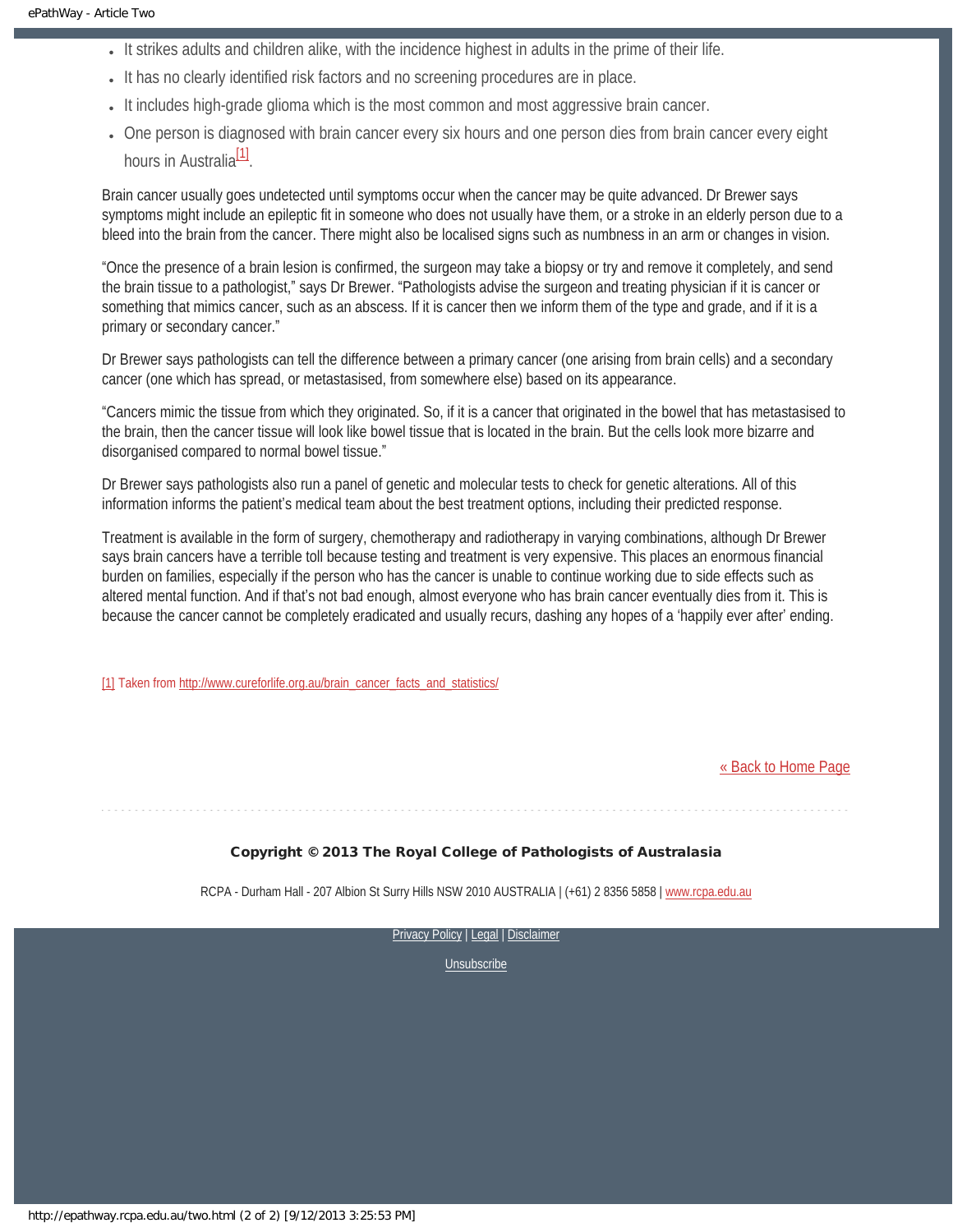<span id="page-10-0"></span>

### Philanthropists fund two fellowships to help find dementia cure



Two new fellowships worth almost \$2 million have been donated to the Queensland Brain Institute (QBI) to fund research aimed at better understanding learning and memory. Professor Jürgen Götz, Director of the Clem Jones Centre for Ageing Dementia Research (CJCADR) within the QBI, says the fellowships will focus on two forms of dementia - Alzheimer's disease [\[1\]](#page-11-0) and frontotemporal dementia.

<span id="page-10-2"></span><span id="page-10-1"></span>"The \$1.4 million QLD Freemasons Senior Research Fellowship in Learning and Memory<sup>[2]</sup> will fund an outstanding researcher over a period of about five years to complement our ongoing studies and work on aspects of dementia in a broader sense," explains Prof Götz. "The \$500,000 Peter Hilton Research Fellowship in Ageing Dementia<sup>[\[3\]](#page-11-2)</sup> will support an outstanding early career researcher for five years to look at key proteins implicated in brain function."

<span id="page-10-3"></span>While dementia research is dotted with breakthroughs, the bigger picture of a definitive cause and a cure remain elusive. Dementia is a progressive brain disorder that affects a person's ability to function normally. Around 280,000 Australians currently live with the illness, and this may rise to almost one million by 2050 and cost around \$83 billion without a significant breakthrough.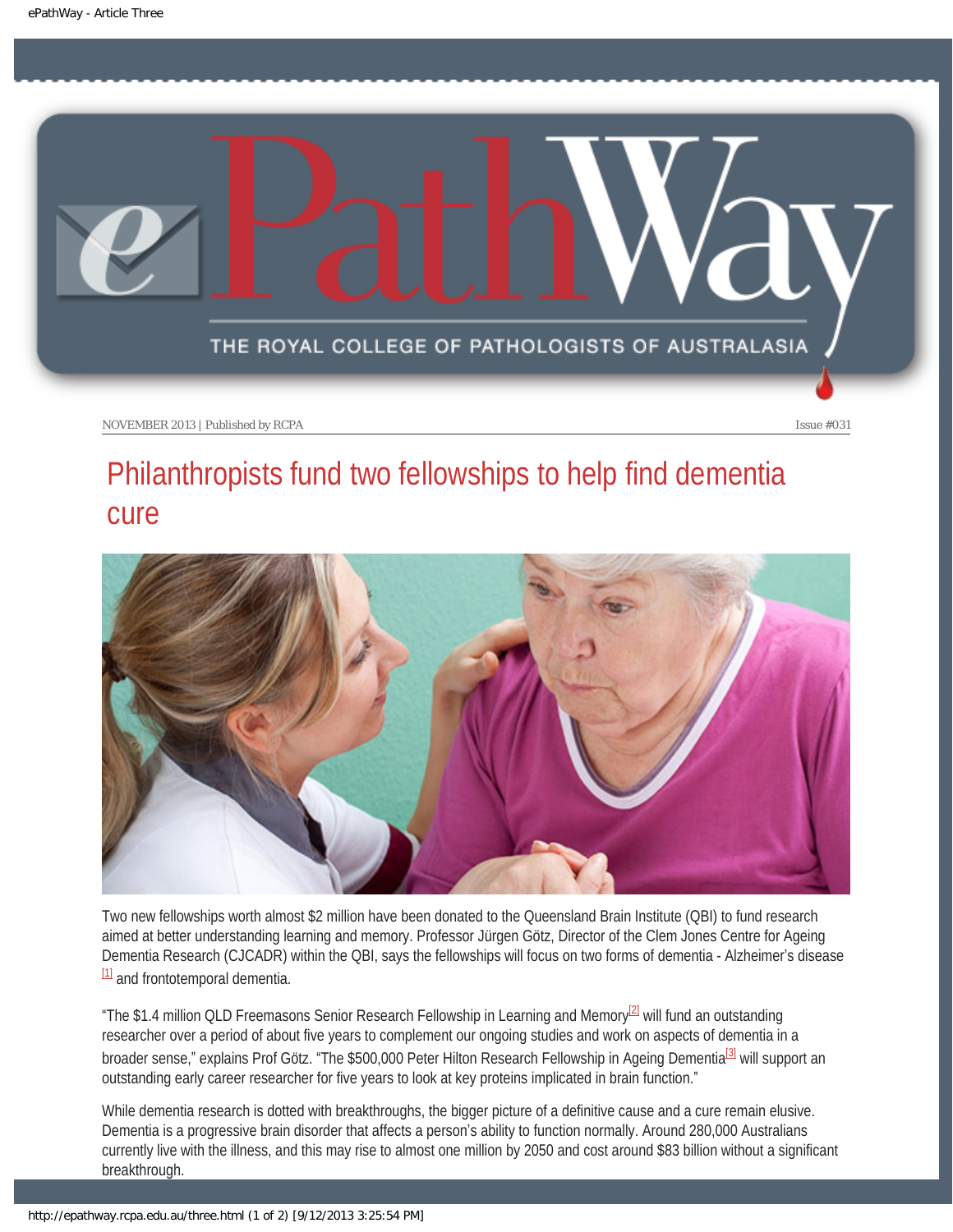<span id="page-11-4"></span>"The CJCADR aims to find the pathological mechanisms and changes to the brain, determine the role of proteins implicated in the neurodegenerative process in a physiological and pathological context, and to develop therapies and biomarkers $^{[4]}$ ," explains Prof Götz.

He says research currently seesaws between examining animal and synthetic models that mimic the human experience of dementia and actual human brain tissue.

"We source brain tissue from brain banks in Australia and from overseas which is examined in our own histology laboratory located at the QBI," says Prof Götz. "We also collaborate with neuropathologists and neuroanatomists in Brisbane, Sydney, Germany, and Switzerland."

Prof Götz says we all know what the end stage of dementia looks like, so his centre's research is retracing the steps that led to that end stage, and examining every anomaly along the way.

Finding these anomalies is a herculean task. A healthy human brain contains about 100 billion neurons, and each of these is connected to 1000 other neurons. The neurons in a person with dementia switch off and die, but it's a lot of connections to examine and rewind. No wonder images of needles and haystacks come to mind.

"We have had some success. For example, we have found a protein that is normally located in the nucleus of a cell forming aggregates in the cytoplasm of people with dementia. This protein is important for brain function by regulating gene expression. Perhaps the researchers who are offered the fellowships will understand how proteins and genes associated with dementia impact on neuronal functions and ultimately impair learning and memory."

A breakthrough for this devastating illness is needed soon. For example, Alzheimer's disease is the third leading cause of death in Australia after heart disease and stroke, and one in four people over 85 suffer from it. Thanks to philanthropic generosity, these two fellowships will help move us closer to that elusive breakthrough that may eventually lead to a cure.

<span id="page-11-0"></span>[\[1\]](#page-10-1) Alzheimer's disease is also covered in [ePathWay Issue #012](http://epathway.rcpa.edu.au/previous/012_0312.pdf)

<span id="page-11-1"></span>[\[2\]](#page-10-2) Jointly funded by the charitable arm of the Freemasons Queensland, the Board of Benevolence of Aged Masons, Widows and Orphans' Fund, and UQef which is a private fund established by Wotif.com founders Andrew Brice and Graham Wood

<span id="page-11-2"></span>[\[3\]](#page-10-3) Funded by Robyn Hilton in memory of her late husband Peter Hilton

<span id="page-11-3"></span>[\[4\]](#page-11-4) A biomarker is a protein measured in blood, and its concentration reflects the severity or presence of some disease state.

[« Back to Home Page](http://epathway.rcpa.edu.au/index.html)

#### Copyright © 2013 The Royal College of Pathologists of Australasia

RCPA - Durham Hall - 207 Albion St Surry Hills NSW 2010 AUSTRALIA | (+61) 2 8356 5858 | [www.rcpa.edu.au](http://www.rcpa.edu.au/)

[Privacy Policy](http://www.rcpa.edu.au/Privacy.htm) | [Legal](http://www.rcpa.edu.au/Legal.htm) | Disclaimer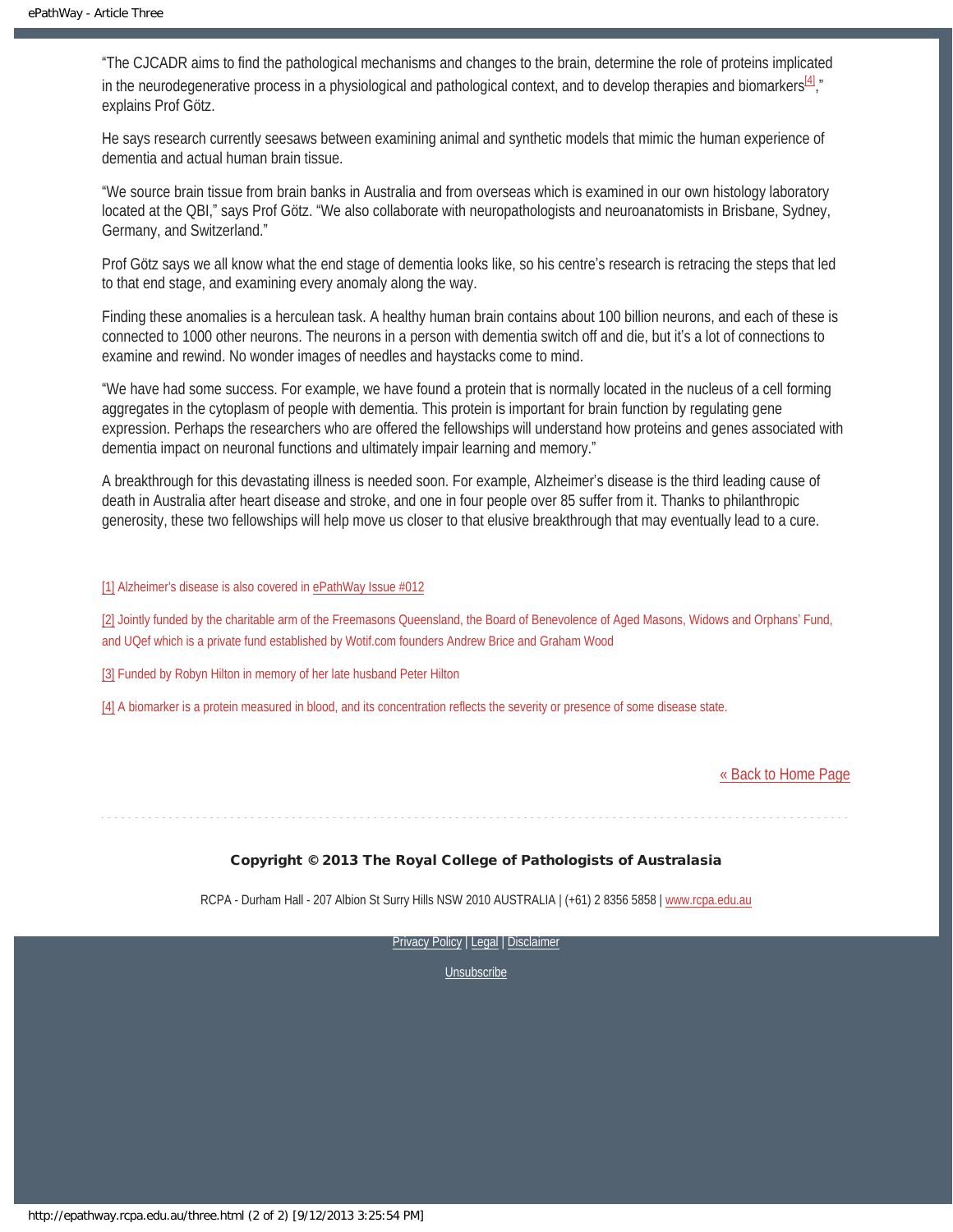<span id="page-12-0"></span>

### HbA1c helps pin down 'medical flibbertigibbet' but it has its moments



Our blood glucose levels fluctuate from minute-to-minute, hour-to-hour and day-to-day, depending on factors such as diet and exercise, making it a medical flibbertigibbet. A pathology test called an HbA1c $1/1$  can pin them down, but it's not perfect. The skill is in knowing when to question the result.

<span id="page-12-1"></span>"There is a rapidly growing awareness that the HbA1c test has some issues in terms of providing an accurate result if the patient has certain conditions," explains Dr Graham Jones, chemical pathologist at SydPath in Sydney.

<span id="page-12-2"></span>Before we move on to these conditions, it's important to understand what the HbA1c test measures. Red blood cells contain a molecule called haemoglobin (Hb). Glucose sticks to Hb to make a glycated<sup>[\[2\]](#page-13-1)</sup> Hb molecule called HbA1c. The more glucose there is in the blood, the more HbA1c will be in the blood.

When a blood sample is collected it contains red blood cells from one day to four months old, with an average age of about eight weeks. The amount of HbA1c produced depends on the average blood glucose level over that period of time. Problems can therefore occur when a person has a condition that affects their red blood cells or Hb.